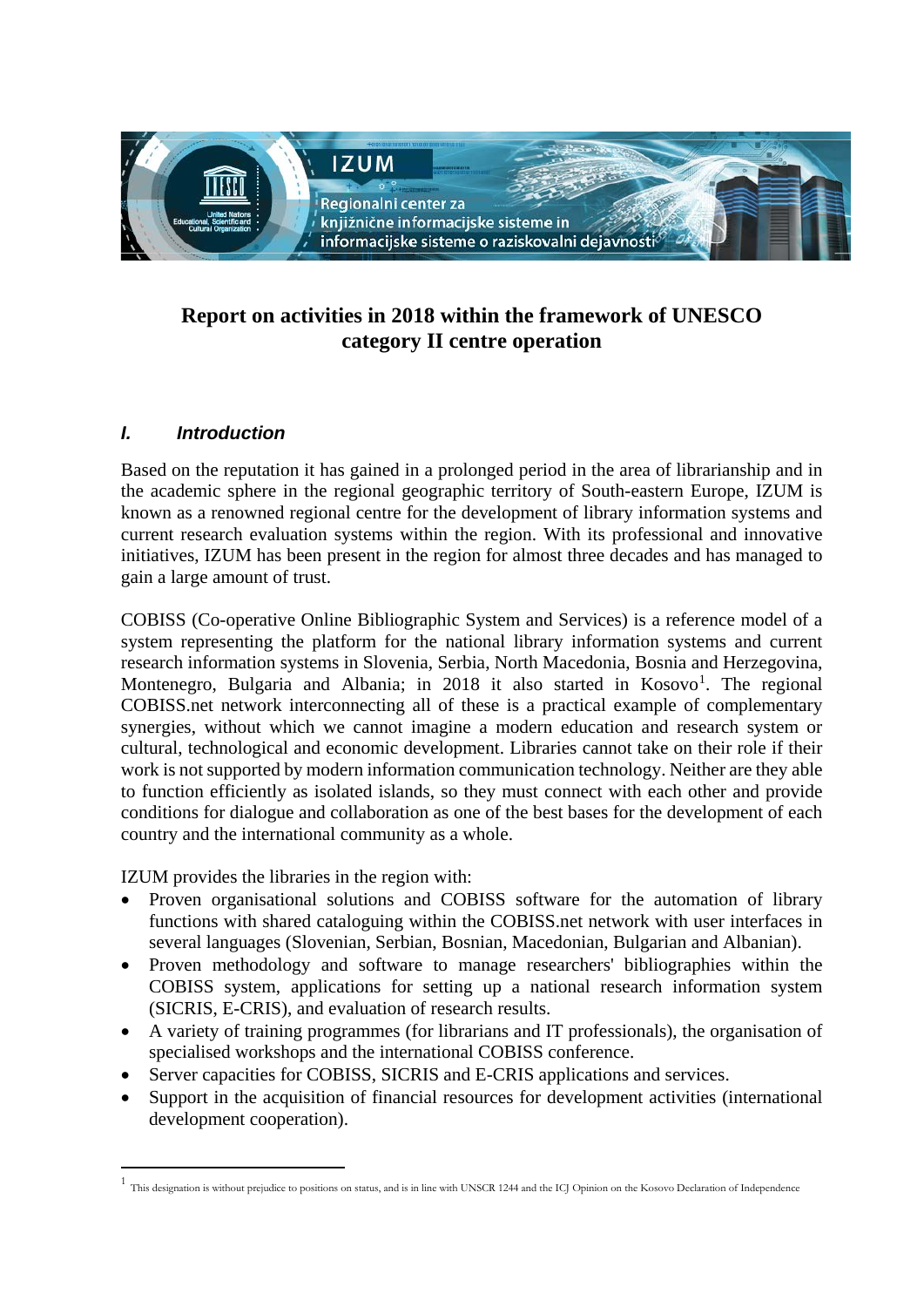The long-term objective is to link and connect all higher education and research organizations as well as academic, special and public libraries in target countries into the COBISS.net network and establish compatible systems for the evaluation of research activity.

We recognise the following necessary steps:

- Motivate competent ministries and public authorities, research and educational organisations as well as libraries to recognise and accept the concept of national systems, linked into the COBISS.net network.
- Qualify the national COBISS Centres and national E-CRIS Centres as well as libraries for the implementation of organisational solutions and the COBISS/E-CRIS software.
- Co-finance the development of the national COBISS and E-CRIS systems (library equipment, staff training, managing researchers' bibliographies) until the satisfactory establishment of the said systems in the target countries.

## *II. Activities and tasks within the COBISS.net project*

#### *II.1 Summary*

In 2018, 46 new libraries outside Slovenia (approx. three times as much as last year!) joined COBISS.net in total, 12 in Serbia, six in Montenegro, 11 in North Macedonia, one in Albania, 11 in Bosnia & Herzegovina and five in Republic of Srpska. The total number of libraries outside Slovenia included in the COBISS.net network was 411 on the last day of the previous year (1321 together with Slovenian libraries!).

|              | <b>New</b><br>libraries | Total on<br>December 31 |
|--------------|-------------------------|-------------------------|
| Albania      |                         | 30                      |
| B & H        | 11                      | 61                      |
| Bulgaria     |                         | $\overline{2}$          |
| Montenegro   | 6                       | 37                      |
| N. Macedonia | 11                      | 53                      |
| Rep. Srpska  | 5                       | 24                      |
| Serbia       | 12                      | 204                     |

In 2018, the agreement on the implementation of the COBISS system in Serbia expired and the new agreements were signed.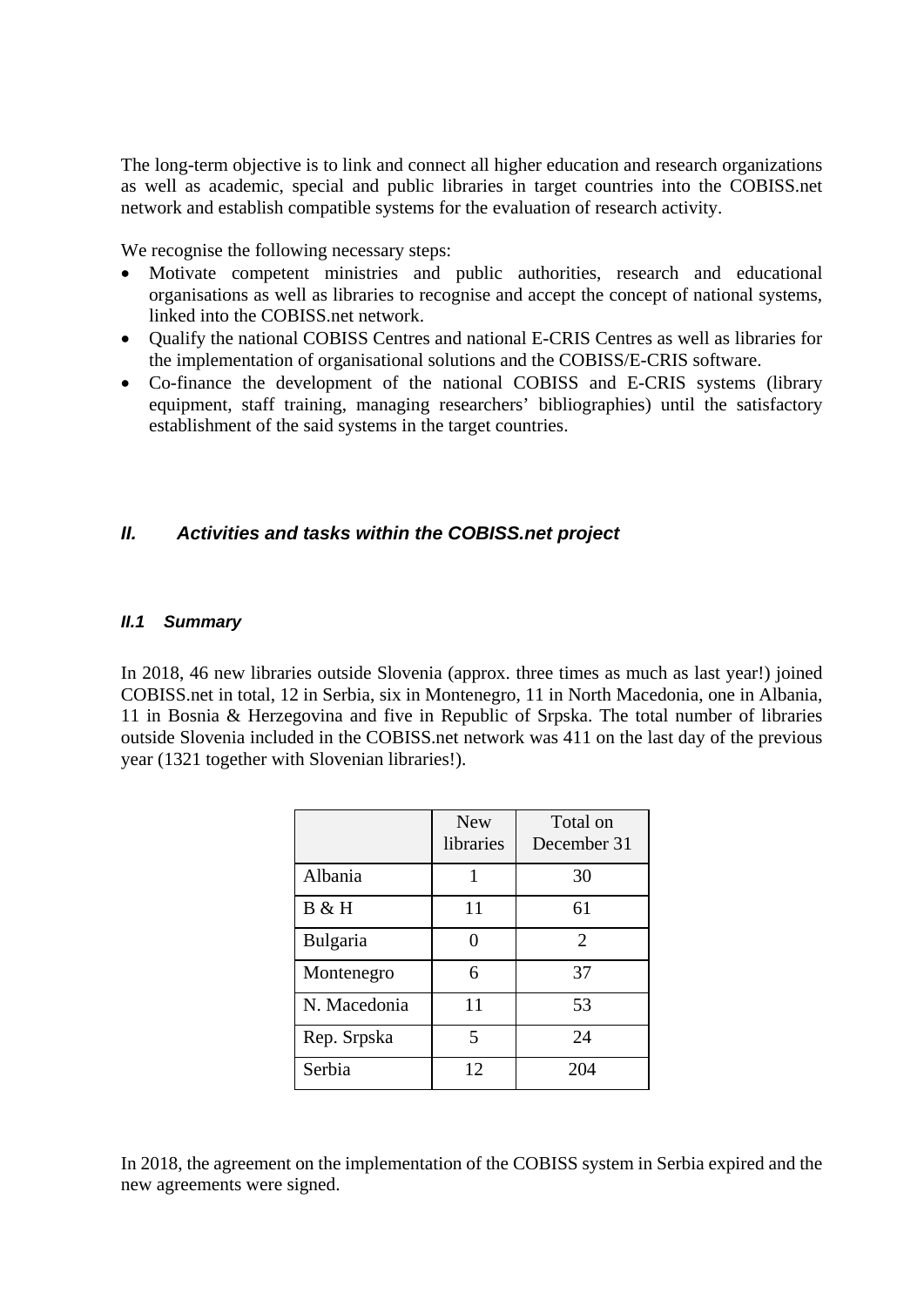The COBISS.AL, COBISS.BG, COBISS.RS and COBISS.CG systems do not have their own computer capacities to maintain their own national and local catalogues and databases, nor do they have the capacity to run the COBISS applications and services. For this purpose, they use the hosting system of IZUM's server infrastructure. In the middle of the year, the COBISS.BH system started using IZUM's hosting system after couple of severe local hardware crashes. Similar activities started with North Macedonia at the end of the year; the contract is foreseen for the beginning of 2019.

#### *II.2 Development aid*

In 2018, with the expected financial aid of (mostly) the competent ministries, but also other subjects of the Republic of Slovenia and international organisations, all planned IZUM's activities in the role of UNESCO's regional centre can be listed in following topical areas:

- 1. Co-financing the creation of bibliographic records for the purposes of researchers' bibliographies
- 2. Harmonising national library catalogues with the WorldCat global catalogue
- 3. Supporting the National COBISS Centres (help with providing the technical conditions, human resources, equipment and infrastructure)
- 4. Translating COBISS user interfaces, user manuals and other documentation
- 5. Training COBISS application instructors
- 6. Training librarians for COBISS
- 7. Co-financing the purchase of equipment and the installation arrangement in libraries
- 8. Co-financing the post-graduate librarianship study programme at the University of Shkoder
- 9. Organising specialised information centres
- 10.Co-financing the access to selected international e-resources
- 11. Participation at the international COBISS conference covering travel expenses for selected participants
- 12. Planning, coordinating, advising and promotional activities

In line with the financial capacities and absorption abilities some of the topics were more prominent, some less, and some not at all. Because of the lack of expected financial resources, the activity range has been much lower.

Out of the activities listed above, only the following items were carried out to a satisfactory extent: 4 (translating), 5 (training instructors), 10 (COBISS Conference), partly also item 9 (analysis and preparation in Serbia and Montenegro), where the main obstacle are the demanding negotiations with a foreign partner (OCLC). With regards to item 8, there has been a blockade since 2013 and despite our optimism and great deal of enthusiasm, nothing had improved in 2018. We insist on having this item on the list, as that was also an explicit demand from the COBISS.net Council.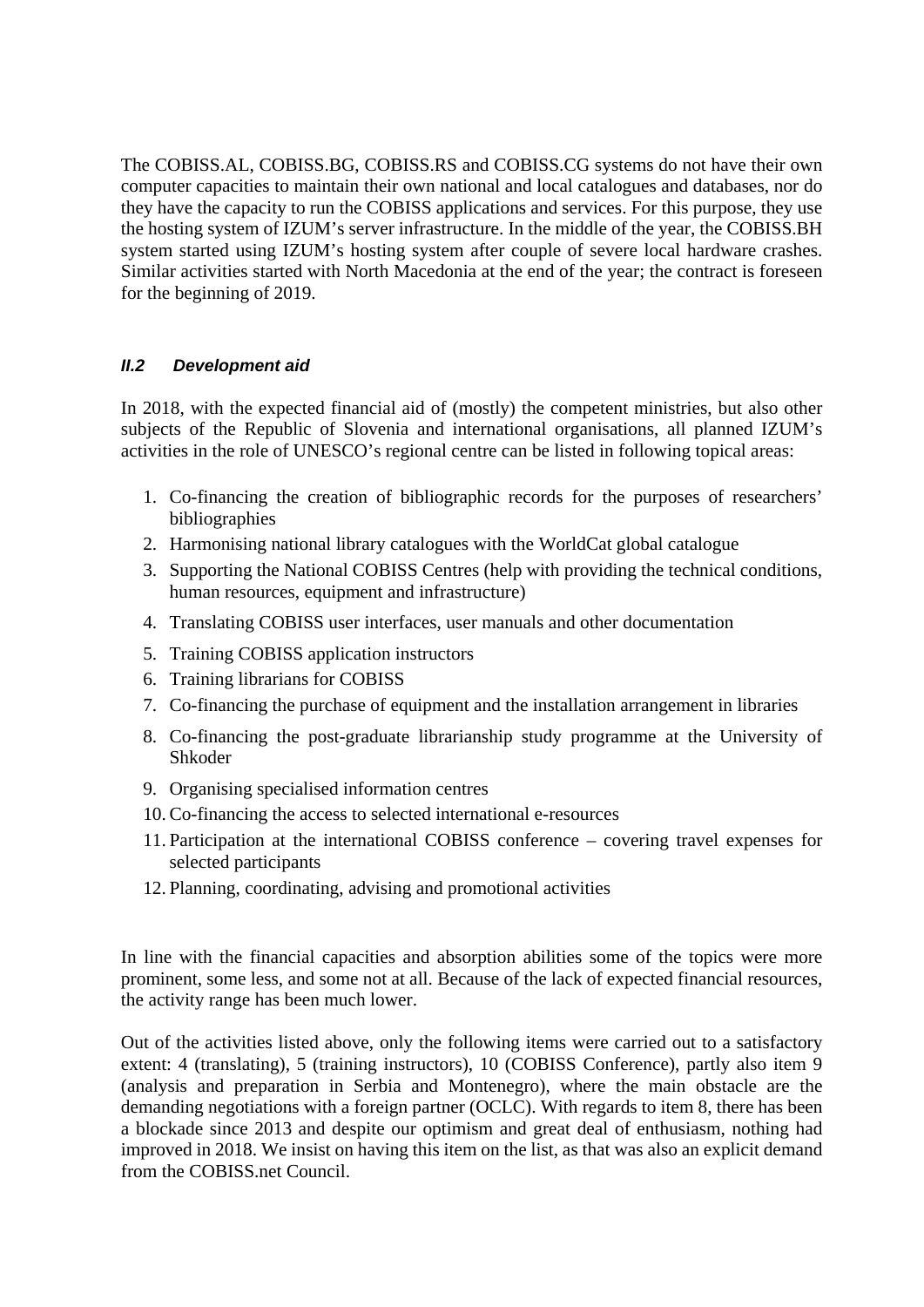As part of item 4 (translating COBISS user interfaces and user manuals as well as other documentation), work was underway on translations of updates of all current user manuals into Albanian, Serbian and English and editing was carried out for all currently translated existing courses. Also in the process of translation were materials for new courses, which include the course transparencies and all other documentation, required for conducting a course (questionnaires, signatory lists, etc.).

Training activities for librarians (item 6) in all countries were very intensive. The courses from the regular COBISS training programme were attended by 1270 librarians (compared to 359 in the previous year!) in 80 repetitions (compared to 37 in 2017) and in the total length of 189 days.

In some countries, the procedure for acquiring cataloguing permits (*licences*) was successfully completed in 2018.

|              | Courses        | Days | Participants | New CAT<br>licences |
|--------------|----------------|------|--------------|---------------------|
| Albania      | $\overline{2}$ | 8    | 24           | 4                   |
| B & H        | $\overline{2}$ | 8    | 19           | 3                   |
| Bulgaria     | 3              | 11   | 31           | 9                   |
| Montenegro   | $\overline{2}$ | 8    | 22           | 15                  |
| N. Macedonia | 5              | 19   | 55           |                     |
| Rep. Srpska  | 3              | 11   | 35           | 46                  |
| Serbia       | 80             | 124  | 1084         | 230                 |

Summary of training results (note the Serbian increase!):

Item 5 (training COBISS application instructors) was carried out in Serbia (13 successful candidates for four courses), Republic of Srpska (two successful candidates for two courses) and Bulgaria (on successful candidate for one course).

## *II.3 Additional (regular) activities*

In addition to the abovementioned tasks that are part of the international development aid programme, the following activities were carried out as part of the regular, horizontal, maintenance, infrastructure and additional tasks:

• **Albania**: Three new libraries joined the system. Three cataloguing courses were carried out. Four librarians were granted a cataloguing permit for cataloguing monographs.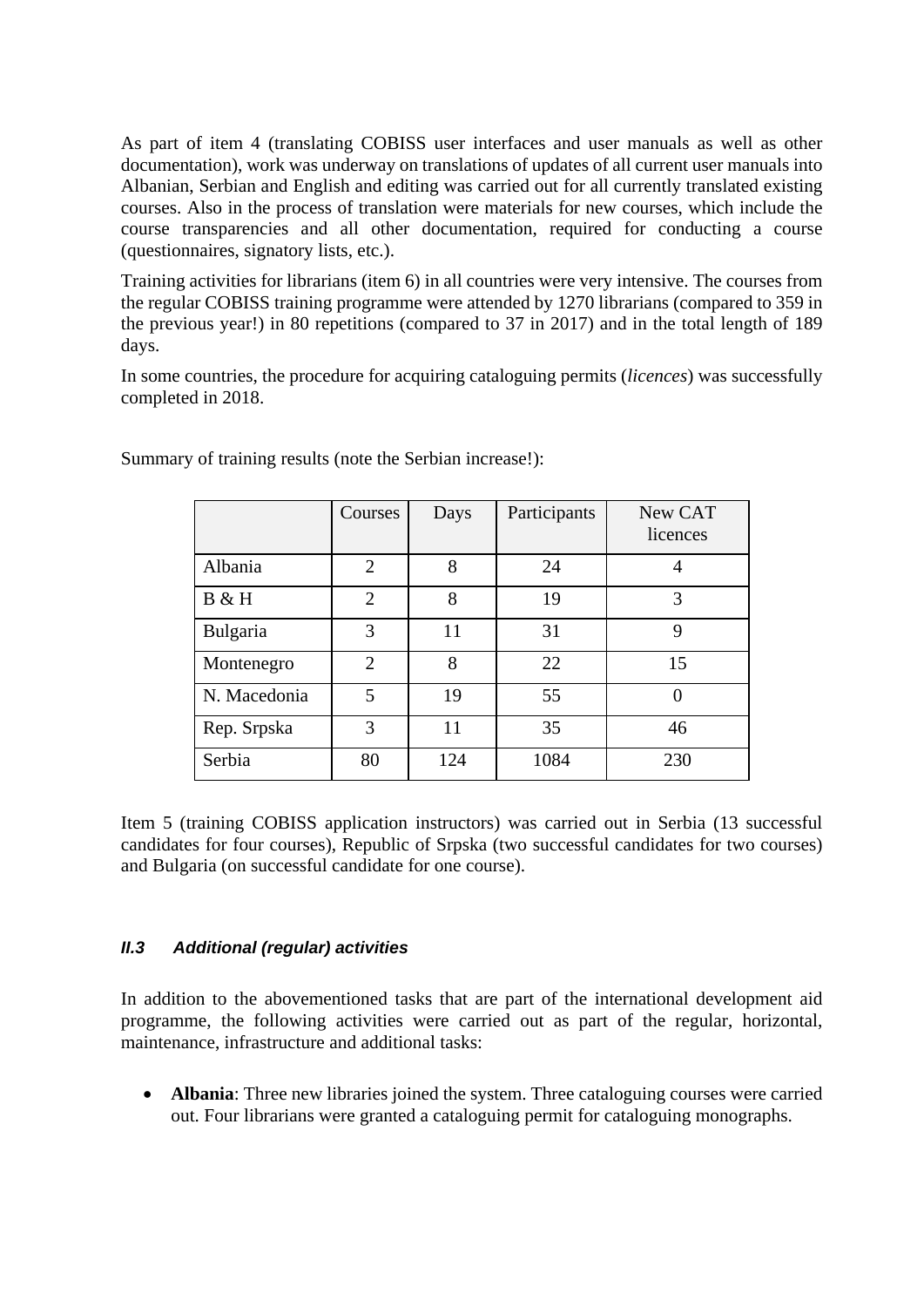- **Bulgaria**: The negotiations for including new libraries into the COBISS.BG system continued. In 2018, one course instructor acquired the licence for holding the course *COBISS3/Cataloguing – Advanced*. The implementation of access control via LDAP for the *SS. Cyril and Methodius National Library* has begun. Two librarians from the library *Naučno-tehničeska i pedagogičeska biblioteka* in *Sofia* attended the course *COBISS3/Acquisitions.* Talks have begun regarding the options of cataloguing the archival oriental collection.
- **Bosnia and Herzegovina:** Eleven new libraries joined the system and started using COBISS3 software upon inclusion. In three libraries inventory of material was taken using COBISS3 software. Talks have begun regarding the preparation of a national bibliography for serials. The migration of the COBISS.BH system to the hosting facilities on IZUM's servers was carried out.
- **Kosovo<sup>2</sup>:** A major breakthrough was achieved. For years, Kosovo has also been one of our desired target countries. We had many contacts with the Academy of Sciences and the University, both in Pristina. We have been hosting a librarian from Kosovo for five years. She was employed with the intention of acquiring the required education in Slovenia (second cycle Bologna Master's degree in librarianship), take all the courses from the COBISS training programme and pass the national professional librarianship exam. With the Academy of Sciences, an agreement was signed on the use of COBISS, and the abovementioned librarian successfully completed all planned educational processes and was granted all the required certificates so that she is now about to be employed at the Academy. Additionally, the Academy also has another librarian who has already completed training for cataloguing monographs in line with the COBISS training programme. IZUM was invited to take part in the working visit of the official government delegation of the Republic of Slovenia in Kosovo. On this occasion, talks were initiated with the management of the Kosovo national library, representatives of the Kosovo Ministry of Culture and the vice-rector of the University of Pristina. As a result, the activities for the approximation of Kosovo to the COBISS.net network were reinforced in 2018; among other things, a delegation of Kosovo librarians attended the annual COBISS conference.
- **Montenegro**: Six new libraries were included. In one library, the COBISS3/Loan software module was implemented, while in three libraries, the COBISS3/Cataloguing software module was activated.
- **North Macedonia:** Eleven new libraries were included and started using the COBISS3 software. Talks have begun regarding the migration of the COBISS.MK system to IZUM's hosting servers.
- **Republic of Srpska:** Five new libraries were included. All libraries use the COBISS3/Cataloguing software module. In one library, the COBISS3/Loan software module was activated. In 2018, one course instructor acquired the licence for holding the *COBISS3/Records downloading and holdings* course, and one course instructor acquired the licence for holding the *COBISS3/Loan* course. Training also began for acquiring the licence for the *COBISS3/Cataloguing – Advanced* course.
- **Serbia:** Twelve new libraries were included and started using the COBISS3 software. In COBISS.SR, work continued actively on the direct inclusion in the COBISS3/Loan software module or the migration from COBISS2 to COBISS3. As a result, there were

<span id="page-4-0"></span> <sup>2</sup> See Footnote on Page 1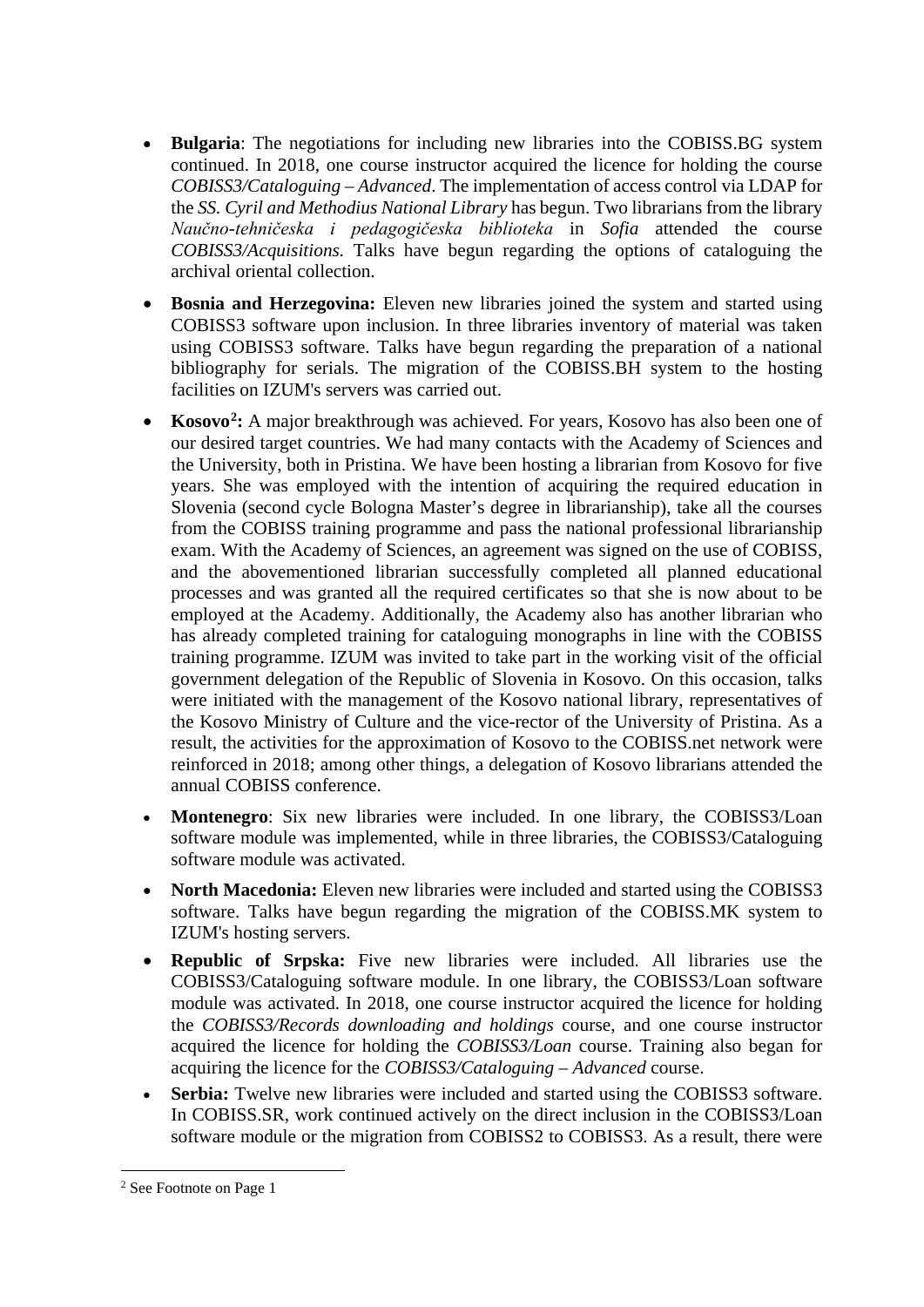18 installations of the COBISS3/Loan software module, nine of which were migrations from COBISS2/Loan to COBISS3/Loan. This means that now all libraries in the COBISS.SR system started using the COBISS3/Loan software module. At the National COBISS Centre (NCC), once course instructor acquired the licence for the *Use of inventory software* course. They also started using the more advanced LUCENE/SOLR search engine for searching in the local database.

Albania is the only country within the COBISS.net family where, despite 30 libraries being included in the system, the national library still refuses all cooperation. Despite our many visits and intense correspondence there is no progress in sight. The issue is quite concerning as the national library is unwilling to cooperate due to emotional and unrealistic reasons. IZUM is still willing to actively help but it is obvious that more convincing and diplomatic efforts will be required.

The COBISS.net Council (composed of the directors of National Libraries, heads of the National COBISS Centres and representatives of institutions performing E-CRIS activities) met in November 2018 (during the COBISS Conference) for the third time. The main topic was international development assistance for financing the COBISS.net project presented together by IZUM and UNESCO in 2016. Among other things, the representatives discussed a new approach towards the licencing methodology, promoting activities in particular countries and IZUM's development plans.

## *II.4 Active event participation and organisation*

We were invited by the Permanent UNIMARC Committee to their regular meeting in Rome (Italy). Our colleague Ms G. Mazić is still the elected chair of this important body. We had the opportunity of direct discussions with the individual performers of technical and developmental operations, in which we could explain to them our dilemmas, present our proposals and demonstrate our actual work.

A similar UNIMARC User's Group meeting concurrent with the Middle East Regional UNIMARC User's Group meeting was held in Teheran (Iran); due to our reputation of activities in the region of Southeast Europe, two of IZUM's experts were invited as hounorable speakers.

We also participated at ALA and IFLA conferences and some other events, but we will not specify the details here as they are of no relevance for IZUM in the role of a UNESCO Centre.

Together with our Bosnian partners, we organised the COBISS Days in Bosnia and Hercegovina.

In November 2019, we organised the traditional biannual COBISS Conference. The event lasted for three days with over 260 participants from 11 countries, including Kosovo.

Unfortunately, we were not invited to any UNESCO events related to Southeast Europe.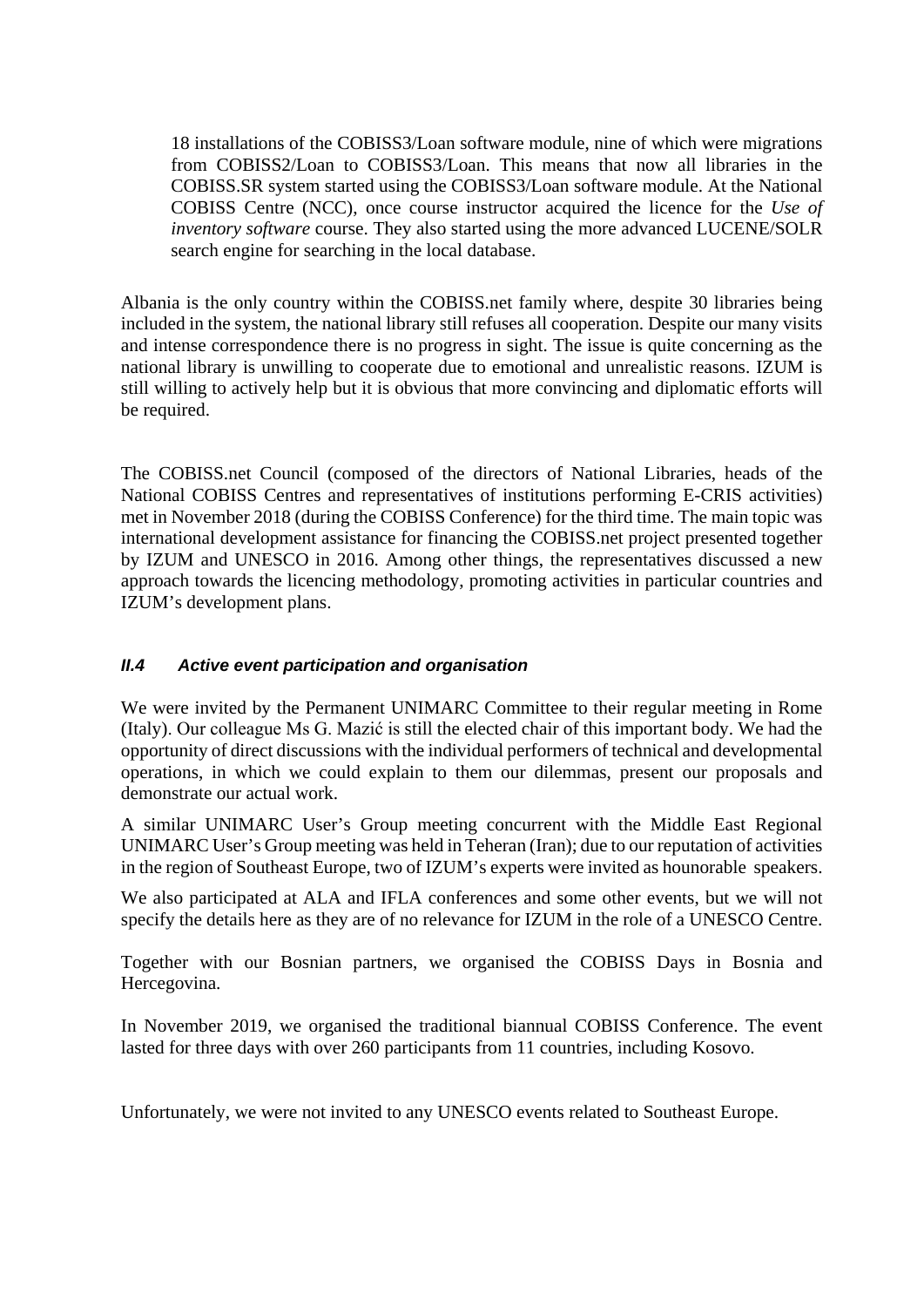## *III. Development (sub)projects*

In the scope of development (sub)projects, IZUM additionally performed additional development task in accordance with its approved Annual Work Programme. It was aimed at the area covered by IZUM as the category 2 centre under the auspices of UNESCO.

#### **R23 – Implementing authority control in COBISS.SR**

In 2018, we completed most activities linked to the transition to the entry of personal names under authority control into the bibliographic records in COBISS.SR. The COBISS3/Cataloguing software with authority control, which provided parallel personal names in two scripts in the new bibliographic record model, was tested in Serbian libraries. As part of the project, we also tested the newly automatically created ISBD and CIP records, which both received positive reviews by the Serbian librarians. Up until June 2018, eight Serbian cataloguers acquired the licence for holding the *Transition to COBISS3/Cataloguing with authority control* course. After that, the Serbian National COBISS Centre (NCC) organised another 58 of these courses and trained 751 librarians for cataloguing with authority control. Simultaneously, training took place for future course instructors for the *Use of COBISS3/Cataloguing – Updating CONOR* course and the handover of the updated courses *Use of COBISS3/Cataloguing – Beginner's* and *Use of COBISS3/Cataloguing – Advanced*. The courses for cataloguers were held at VBS between May and November 2018. After the takeover of the *Use of COBISS3/Cataloguing software – Updating CONOR*, the Serbian NCC held seven such courses and trained 77 librarians from leading Serbian libraries, so that they can be included in the editing work within the COBISS.SR database immediately after the transition to cataloguing with authority control. In December 2018, we performed a test of linking authority records with bibliographic records and sent the results for verification to the NCC. Upon agreement with the Serbian National COBISS Centre, the initial linking of authority records and bibliographic records in the COBISS.SR production databases will be carried out before the end of March 2019, then the CONOR.SR database will also be integrated into COBISS.

## *IV. Statistics*

The following section contains some statistics and graphs representing results and achievements of IZUM's work in the region in 2018. Slovenian libraries and their data are excluded (except in the bibliographic records cross-reference tables).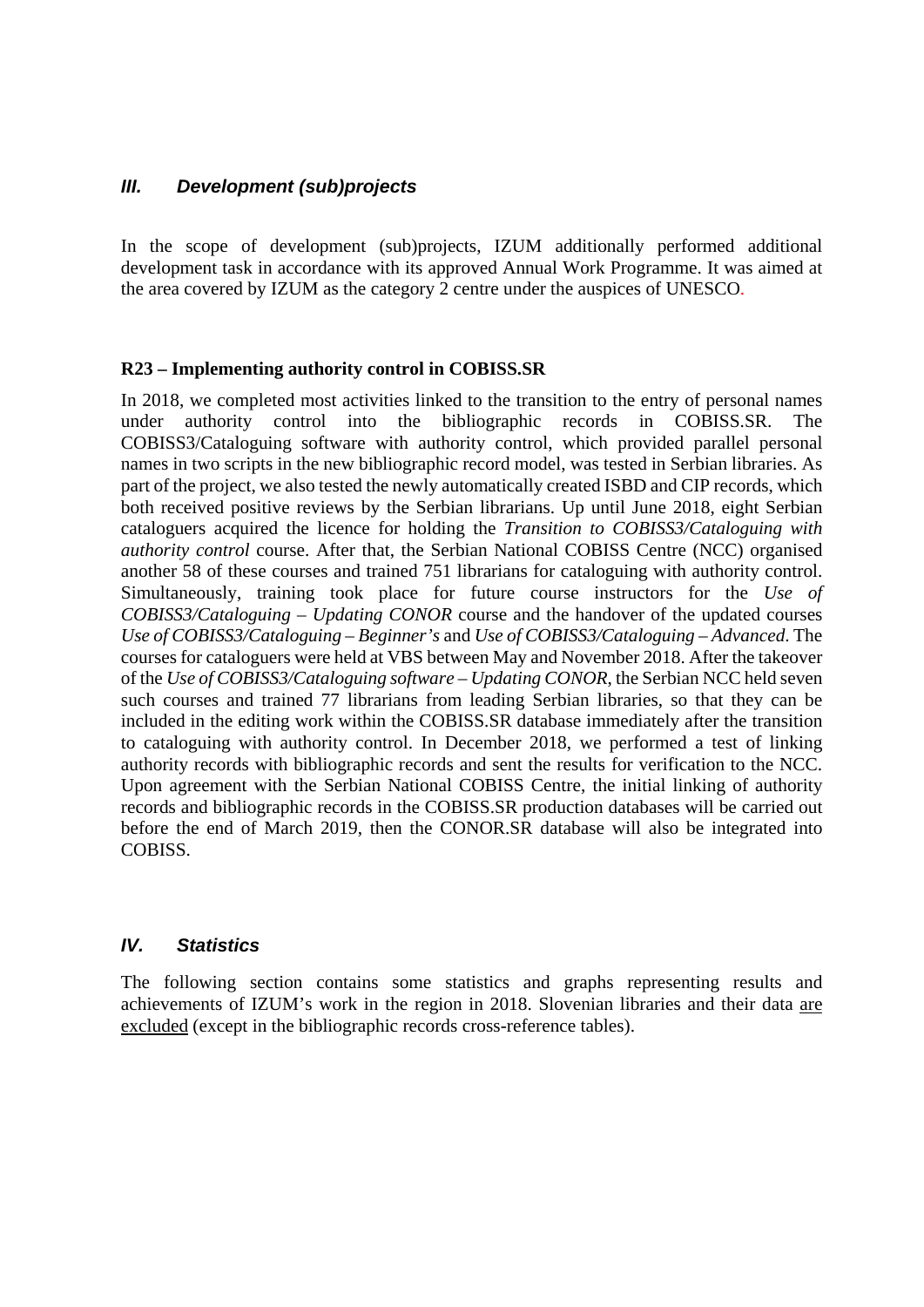

Fig. 1: COBISS.net Libraries Growth (total)



Fig. 2: COBISS.net Libraries (per library type)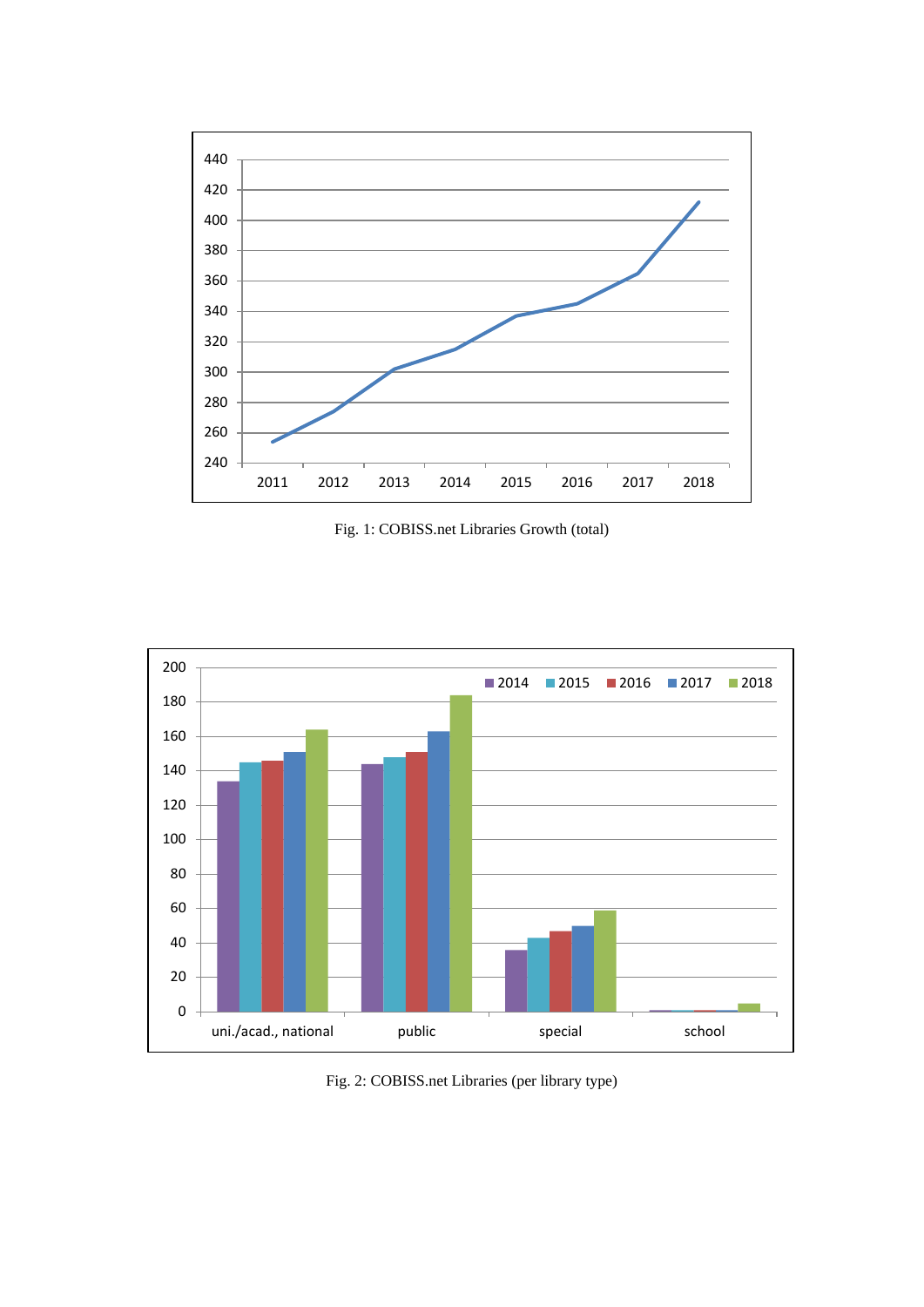| COBIB union catalogues bibliographic records $-31$ December 2018 |                 |                 |          |          |                 |          |                 |                 |              |
|------------------------------------------------------------------|-----------------|-----------------|----------|----------|-----------------|----------|-----------------|-----------------|--------------|
|                                                                  | <b>COBIB.SI</b> | <b>COBIB.SR</b> | COBIB.MK | COBIB.CG | <b>COBIB.BH</b> | COBIB.BG | <b>COBIB.AL</b> | <b>COBIB.RS</b> | <b>Total</b> |
| Monographs                                                       | 3.024.253       | 2.230.635       | 445.788  | 368.303  | 456.400         | 190.201  | 539.578         | 100.188         | 7.355.346    |
| Comp. parts                                                      | 489.869         | 172.472         | 31.481   | 14.935   | 2.163           | 805      | 6.084           | 598             | 718.407      |
| Serials                                                          | 145.200         | 76.093          | 11.906   | 5.221    | 8.955           | 786      | 41.197          | 2.670           | 292.028      |
| Articles                                                         | 1.421.956       | 861.076         | 131.398  | 113.376  | 20.850          | 9.830    | 443.446         | 10.505          | 3.012.437    |
| Perf. works                                                      | 162.853         | 2.646           | 501      | 255      | 361             | 3        |                 | 77              | 166.697      |
| Other                                                            | 9.349           | 4.733           | 218      | 22       | 505             | 17       | 2               | 36              | 14.882       |
| <b>Total</b>                                                     | 5.253.480       | 3.347.655       | 621.292  | 502.112  | 489.234         | 201.642  | 1.030.308       | 114.074         | 11.559.797   |
| $w/$ RSR<br>code                                                 | 1.775.699       | 238.516         | 6.844    | 27.107   | 20.063          | 1.986    | $\mathbf{0}$    | 3.054           | 2.073.269    |

Fig. 3: COBIB union catalogues bibliographic records

| Bibliographic records exchange from 1 January 2018 until 31 December 2018 |                 |                 |                 |          |                 |          |                 |          |              |
|---------------------------------------------------------------------------|-----------------|-----------------|-----------------|----------|-----------------|----------|-----------------|----------|--------------|
|                                                                           | From            | From            | From            | From     | From            | From     | From            | From     |              |
| COBISS.Net                                                                | <b>COBIB.SI</b> | <b>COBIB.SR</b> | <b>COBIB.MK</b> | COBIB.CG | <b>COBIB.BH</b> | COBIB.BG | <b>COBIB.AL</b> | COBIB.RS | <b>Total</b> |
| <b>COBISS.SI</b>                                                          | $\theta$        | 1.537           | 180             | 432      | 179             | 139      | 16              | 16       | 2.499        |
| <b>COBISS.SR</b>                                                          | 7.344           | 0               | 2469            | 996      | 1.192           | 956      | 357             | 326 l    | 13.640       |
| <b>COBISS.MK</b>                                                          | 1.032           | 1.344           | $\theta$        | 362      | 260             | 430      | 215             | 176      | 3.819        |
| COBISS.CG                                                                 | 2.712           | 8.553           | 845             | $\Omega$ | 1.114           | 1057     | 26              | 90 l     | 14.397       |
| <b>COBISS.BH</b>                                                          | 2309            | 1.996           | 165             | 354      | 0               | 343      | 16              | 8        | 5.191        |
| COBISS.BG                                                                 | 1579            | 20318           | 597             | 2031     | 1555            | $\Omega$ | 10              | 10       | 26100        |
| <b>COBISS.AL</b>                                                          | 31              | 23              | 20              | 4        | 6               | 9        | $\theta$        | $\Omega$ | 93           |
| <b>COBISS.RS</b>                                                          | 107             | 26              | 20              | 7        | 0               | $\Omega$ | 6               | $\Omega$ | 166          |
| <b>Total</b>                                                              | 15.114          | 33.797          | 4.296           | 4.186    | 4.306           | 2934     | 646             | 626      | 65.905       |

|  | Fig. 4: Bibliographic records exchange |  |  |
|--|----------------------------------------|--|--|
|--|----------------------------------------|--|--|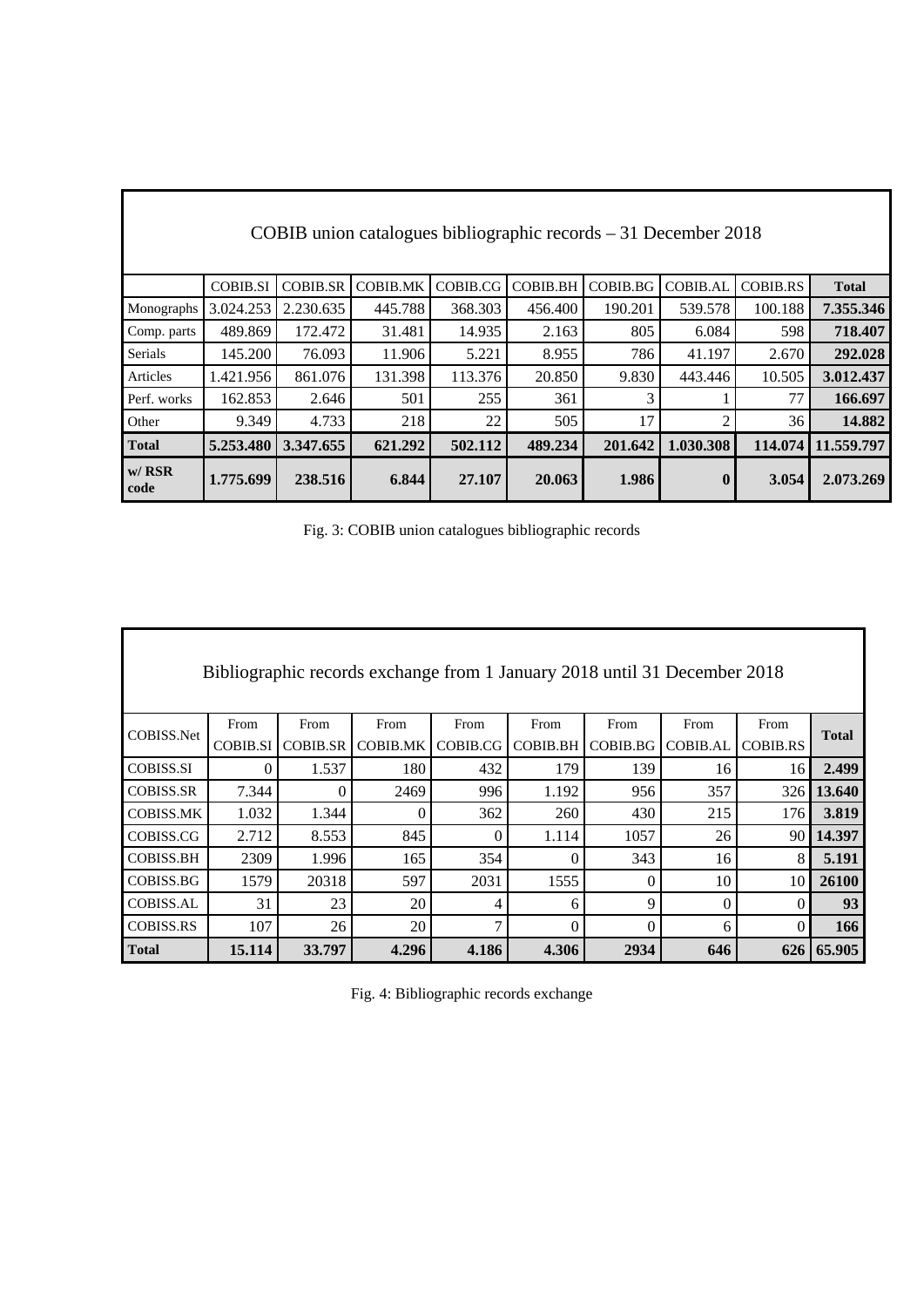

Fig. 5: Searching in union and local catalogues



Fig. 6: Training and seminars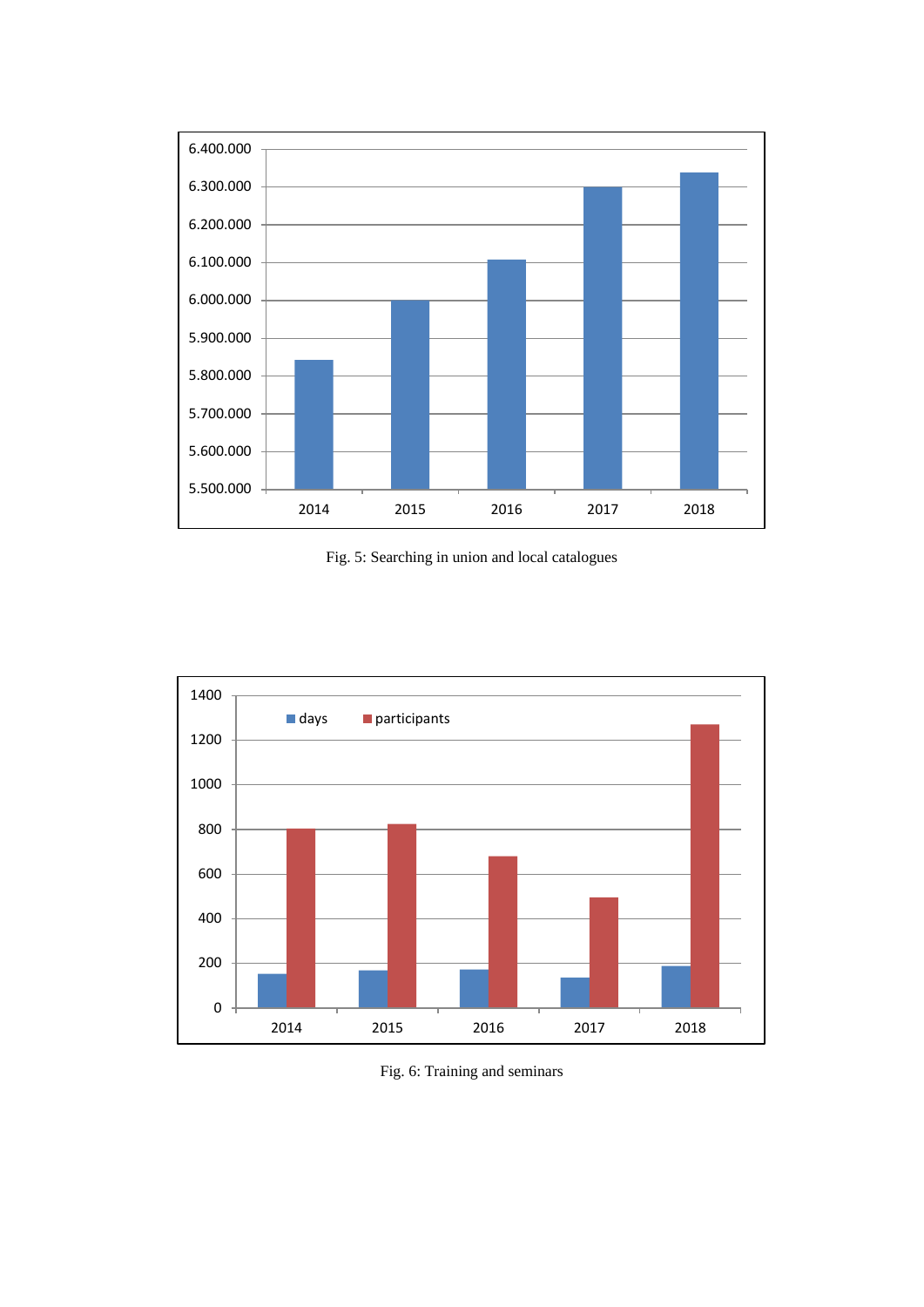

Fig. 7: Web bibliographies' printing



Fig. 8: Loan/Circulation (total)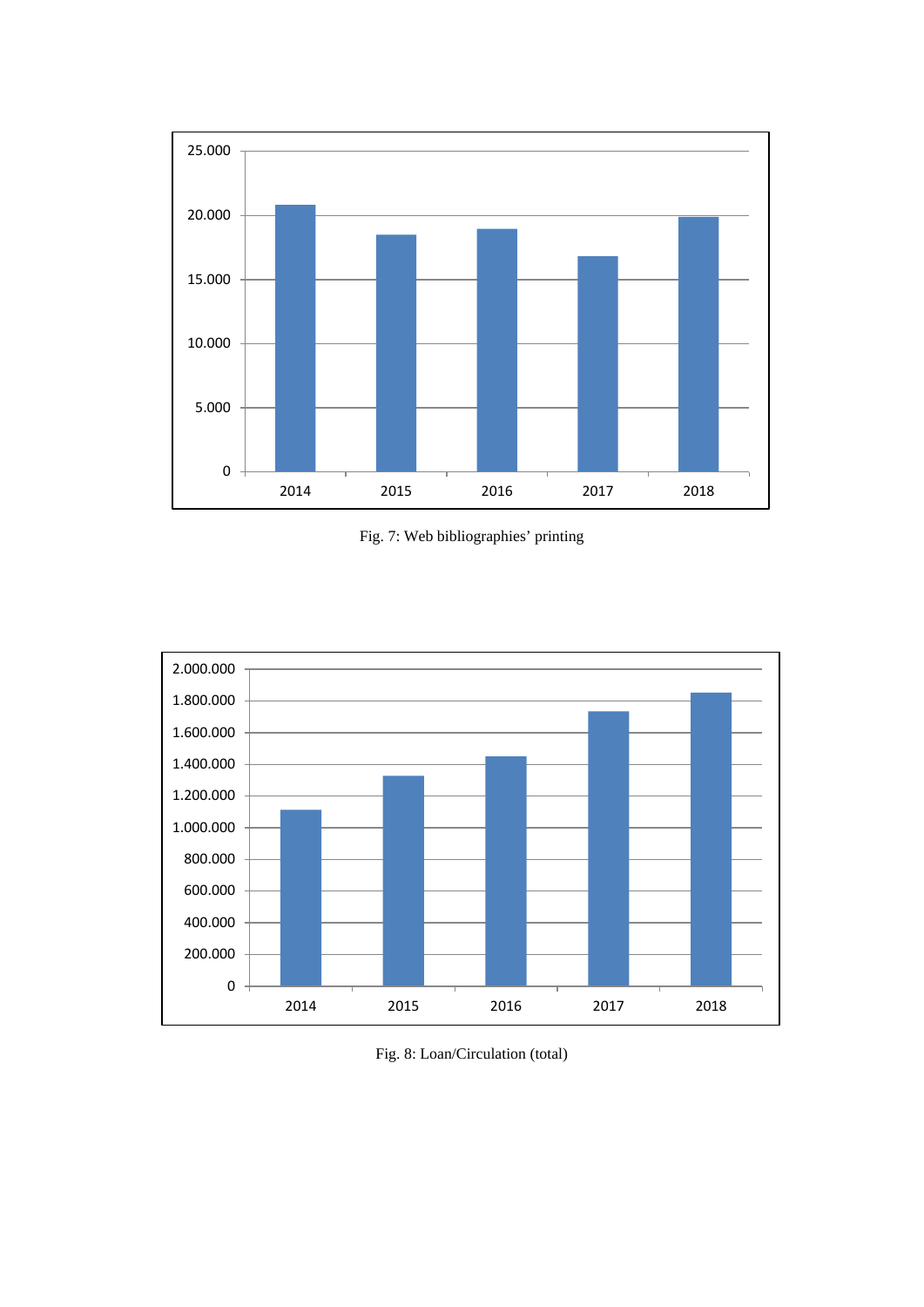

Fig. 9: Loan/Circulation (per country)



Fig. 10: Loan renewals and reservation - via COBISS+ (ex COBISS/OPAC)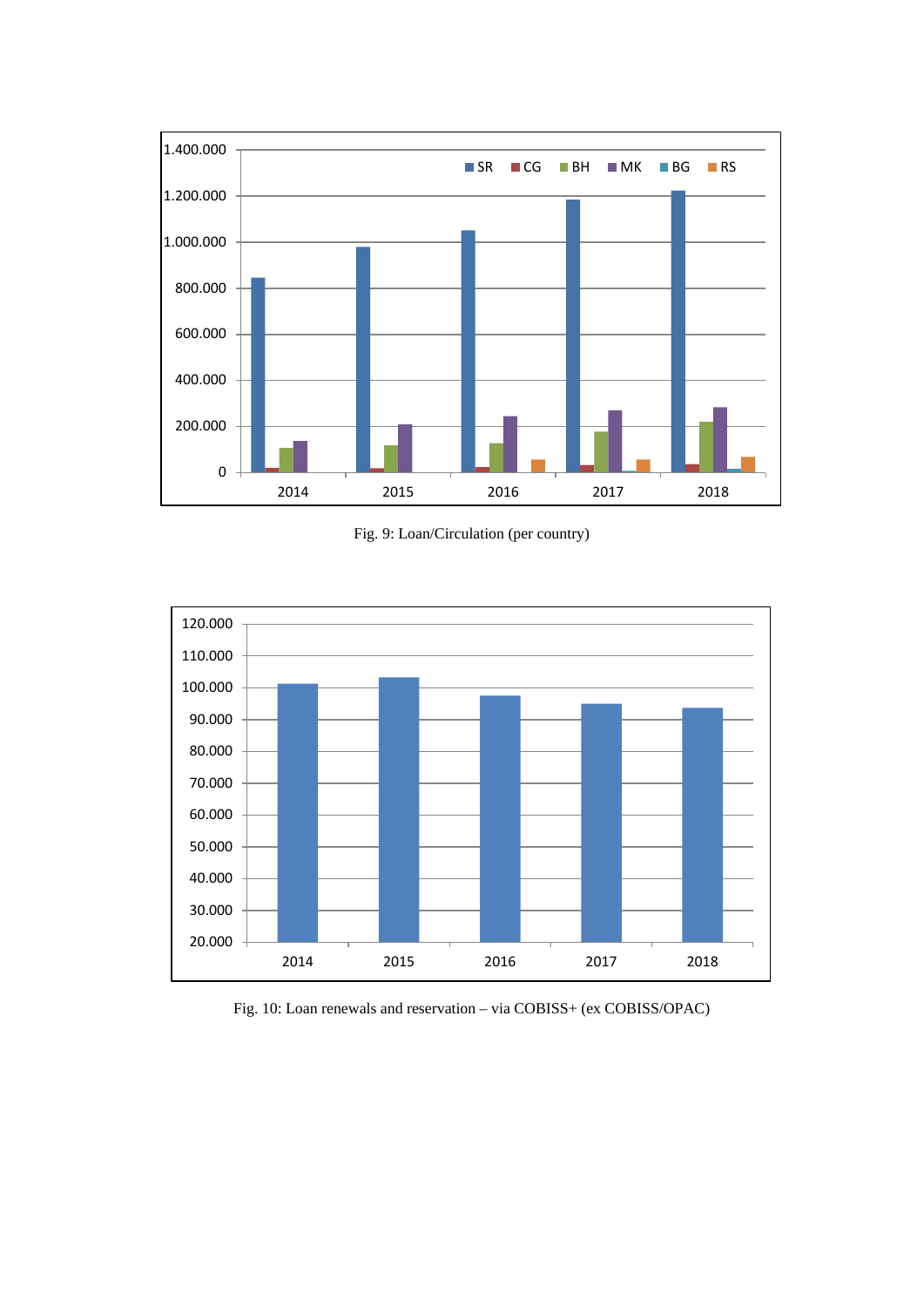#### *V. Conclusion*

We are proud of our achievements; we started cooperating with UNESCO in 2011 with 254 libraries outside Slovenia. At the end of 2018, there were 412 libraries outside Slovenia in the system – that's an increase of over 60% (see Fig. 1). With relatively humble means we successfully strengthened the trust in Slovenian information technologies throughout the South-eastern European region. To this day, there was no additional financial support for this purpose and under such conditions it is difficult to compete on par with the efforts of the governments of other European countries, who, systematically via intergovernmental diplomacy and international agreements and various developmental aid programmes, strive to gain the trust and affection of the Western Balkan countries to use the technology they have to offer. Thus, we were forced to slow down several planned activities.

Maribor, 20 May 2019 Davor Šoštarič

**DAVOR SOSTARIC** 

Digitalno podpisal DAVOR SOSTARIC Datum: 2019.05.20 11:31:09 +02'00'